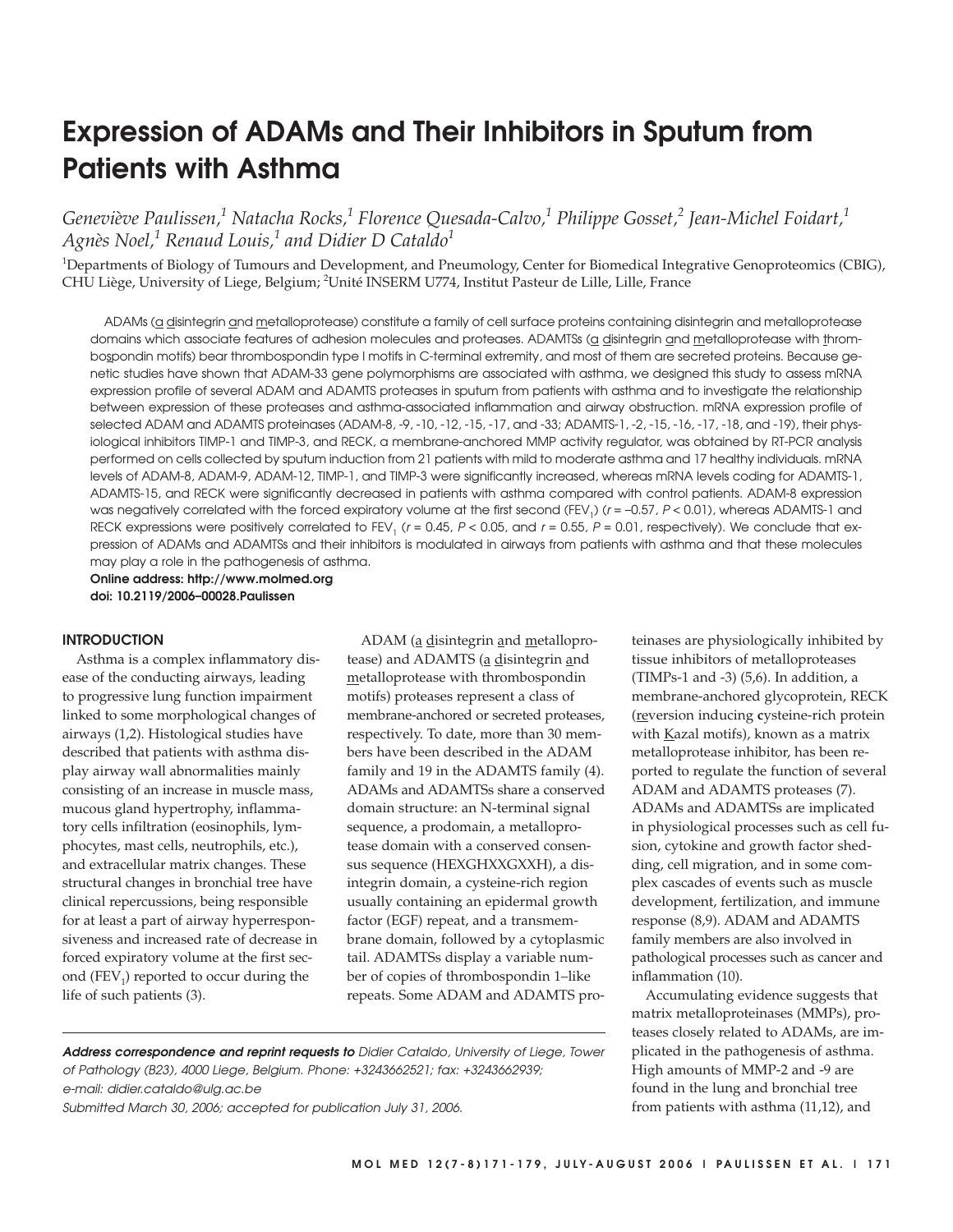# **Table 1.** Patient characteristics.

|                      | Patients with asthma | Control subjects |
|----------------------|----------------------|------------------|
| n                    | 21                   | 17               |
| Mean age, years      | 34 (20-67)           | 29 (23-40)       |
| Sex, M/F             | 16/5                 | 7/10             |
| $FEV1$ , % predicted | 88 (36-123)          | 92 (82-114)      |
| $FEV1$ , mL          | 3354 (1164-4920)     | 3670 (2430-4130) |
| $PC_{20}M$ , mg/mL   | $0.80(0.3-6.2)$      | <b>ND</b>        |
| Atopy, n             | 18/21                | 0/17             |
| Therapy              | 21 NT                | 17 NT            |

Values are expressed as mean (range);  $PC_{20}$ M is expressed as geometric mean (range). NT indicates not treated (short-acting  $\beta_2$  agonists on demand); ND, not done; PC<sub>20</sub>M, methacholine concentration inducing a 20% fall in  $FEV<sub>1</sub>$ .

MMP-9 was reported to be the predominant MMP in asthma (13). The recent generation of MMP knockout mice has provided interesting tools to delineate the implication of MMPs in asthma (14,15). In a recent genomic study performed on 460 families, a locus linked to asthma and airway hyperresponsiveness was identified on chromosome 20. Subsequent analysis of polymorphisms in 23 genes in the p13 region of chromosome 20 led to the identification of ADAM-33 as a susceptibility gene in the pathogenesis of asthma (16). Using a microarray detection system for gene expression in a murine model of asthma, King et al. (17) demonstrated recently that ADAM-8 is overexpressed in experimental asthmatic lungs. The putative contribution of other ADAMs and ADAMTSs is not known.

ADAMs and ADAMTSs are thus in many aspects similar to MMPs that have been extensively studied in asthmatic pathology, and some members of the ADAM and ADAMTS family have been reported to be asthma-associated genes. In this context, the aim of the present work was to assess the expression of ADAM and ADAMTS proteases in human asthmatic pathology. We used RT-PCR performed on sputum cells to unveil some differences in locally expressed genes that could have been missed when performing micro-arrays. Studied proteases were selected among ADAMs and ADAMTSs on the basis of a documented ectodomain sheddase activity and a reported role in inflammation or in lung development.

The expression profile of ADAM and ADAMTS proteinases was established by semiquantitative RT-PCR analysis on RNA extracted from cells from induced sputum of patients with asthma and healthy control subjects.

# **MATERIALS AND METHODS**

#### **Patients**

Twenty-one patients with asthma and 17 healthy control subjects were included in this study (Table 1). Patients were classified as having mild or moderate asthma following the GINA Guidelines (http://www.ginasthma.com/). Asthma diagnosis was established by symptoms of wheezing, cough, and/or breathlessness. Twenty-three men and 15 women with a mean age of 32 years (range, 20 to 67 years) were included in this study. Patients with asthma and healthy individuals were nonsmokers, did not experience any exacerbation in the last 3 months, and were not treated by drugs other than short-acting  $\beta_2$  agonists on demand. Some subjects had asthma requiring controller therapy, and the sputum was obtained at their initial evaluation before anti-inflammatory therapy. All subjects underwent a prick test with common aeroallergens and a  $PC_{20}$  methacholine (PC<sub>20</sub>M) measurement if their FEV<sub>1</sub> was > 70%. All subjects gave written informed consent, and the protocol of the study was approved by the local ethics committee from CHU, Liège.

#### **Sputum Induction and Processing**

As previously reported (13,18), subjects inhaled saline solution aerosols (NaCl 4.5%) or isotonic saline solution (NaCl 0.9%), depending on baseline  $FEV<sub>1</sub>$  values, for a fixed period of 15 or 20 min after premedication with 400 μg inhaled salbutamol. An ultrasonic nebulizer (Devilbiss 2000) with an output of 1.5 mL/min was used to perform aerosols. Measurement of  $FEV<sub>1</sub>$  was performed before the procedure and after every 5-min period. The inhalation of saline solution was discontinued if the decrease in  $FEV_1$  was < 20% from the basal state. The patients were asked to rinse their mouths with tap water every 5 min. Samples were collected in a plastic container and kept at 4 °C. Samples were diluted twice with PBS containing 10 mM dithiothreitol (Calbiochem, San Diego, CA, USA) and centrifuged at 400*g* for 10 min at 4 °C to separate cellular and fluid phases. Cell counts were estimated on samples centrifuged (Cytospin) and stained with Diff Quick coloration (Dade, Brussels, Belgium). Cell viability was measured using the trypan blue exclusion method. Supernatants were stored at –80 °C until analysis.

#### **Semiquantitative RT-PCR**

Expression levels of ADAM and ADAMTS mRNAs were determined by semiquantitative RT-PCR using the GeneAmp thermostable RNA RT-PCR kit (Applied Biosystems, Foster City, CA, USA). RT-PCR was performed on 10 ng total RNA at 70 °C during 15 min followed by 2 min of incubation at 95 °C for denaturation of RNA-DNA heteroduplexes. Total RNA was obtained from the sputum cell pellets using the cesium chloride ultracentrifugation method (19). The design of oligonucleotide primers specific for the different targets was based on sequences available in GenBank (http://www4.ncbi.nlm.nih.gov/PubMe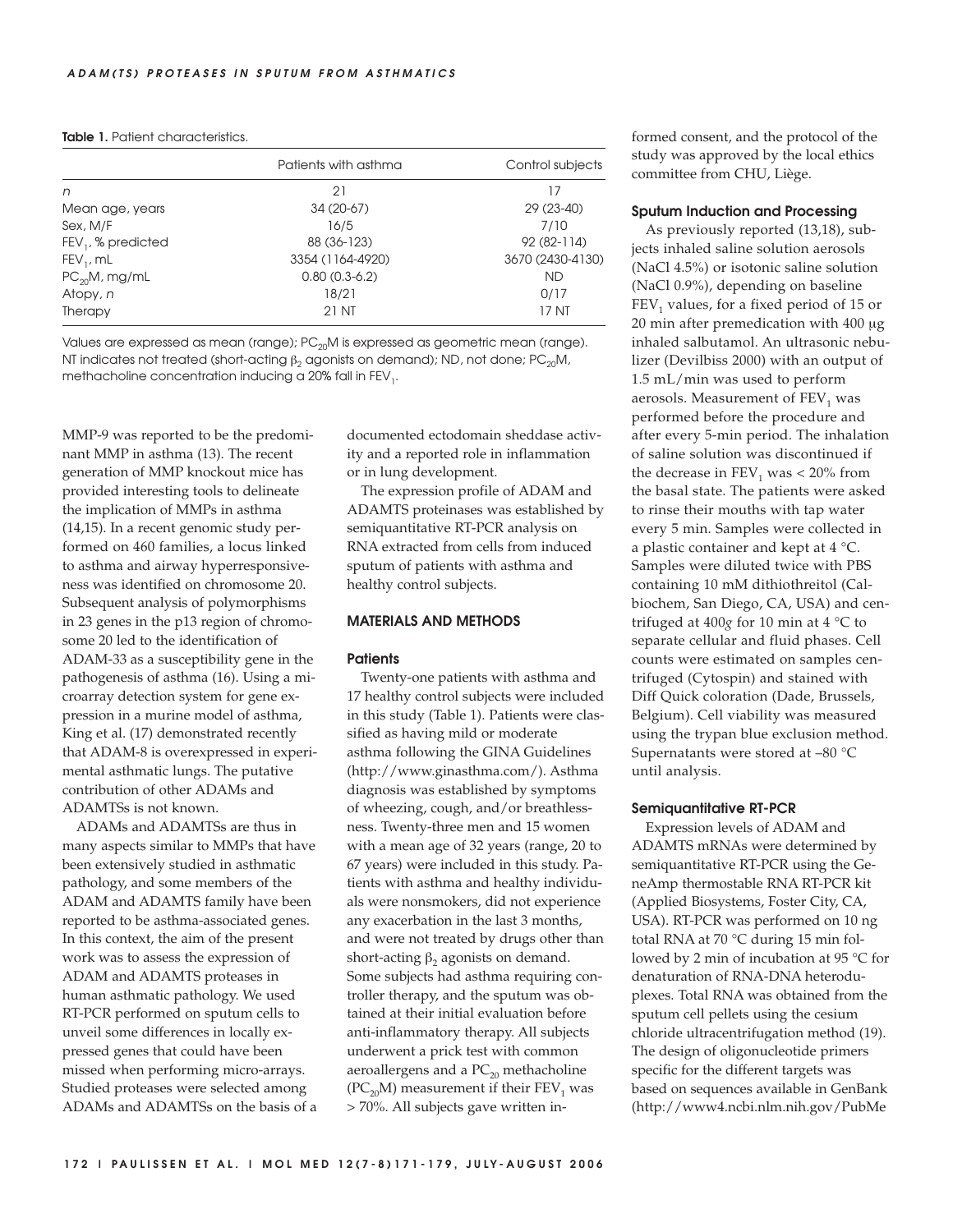d/). Primers were designed to anneal to distinct exons, and the specificity of the selected sequences was verified with the NCBI BLASTN program (http://www. ncbi.nlm.nih.gov/BLAST/). Selected primers were obtained from Eurogentec (Seraing, Belgium): 5′-GTGAATCACG TGGACAAGCTAT-3′ (sense) and 5′-TTCTTGCTGTGGTCCTGGTTCA-3′ (antisense) for ADAM-8; 5′-AGAAG AGCTGTCTTGCCACAGA-3′ (sense) and 5′-TTTTCCCGCCACTGCACGAAGT-3′ (antisense) for ADAM-9; 5′-TTTGG ATCCCCACATGATTCTG-3′ (sense) and 5′-GGTTGGCCAGATTCAACAAA AC-3′ (antisense) for ADAM-10; 5′-GGAATTGTCATGGACCATTCAG-3′ (sense) and 5′-TTCCTGCTGCAACTG CTGAACA-3′ (antisense) for ADAM-12; 5′-AACATGGACCACTCCACCAGCA-3′ (sense) and 5′-TTCGAAGAGGCAGCT GCCCATT-3′ (antisense) for ADAM-15; 5′-TACAAAGGAAGCTGACCTGGTT-3′ (sense) and 5′-TTCATCCACCCTCGA GTTCCCA-3′ (antisense) for ADAM-17; 5′-ATGAGTGGCCTGATCACCCTCA-3′ (sense) and 5′-TGGTTCAAGTTTCGG TGCCGAG-3′ (antisense) for ADAM-33; 5′-CAGCCCAAGGTTGTAGATGGTA-3′ (sense) and 5′-TTCACTTCGATGTTG GTGGCTC-3′ (antisense) for ADAMTS-1; 5′-GAACCATGAGGACGGCTTCTCCT-3′ (sense) and 5′-GGCTGCAGCGGGACC AGTGGAA-3′ (antisense) for ADAMTS-2; 5′-GCCTGGCAGAAGAAGCTGAAC-3′ (sense) and 5′-GCTGTCCAGGAAGTC GGTGAT-3′ (antisense) for ADAMTS-15; 5′-TGCCAGTGGCAGTCTGGATTG-3′ (sense) and 5′-GCAAGGCAGATAGCT TGAGCG-3′ (antisense) for ADAMTS-16; 5′-GCTTCTGTCACTGGCAGAACG-3′ (sense) and 5′-GCGTACTGTGTGCTG GCTTCT-3′ (antisense) for ADAMTS-17; 5′GGCAAGAGACATGATCATGCC-3′ (sense) and 5′-ATACTGTCCTGCTTG CTTGGG-3′ (antisense) for ADAMTS-18; 5′-GTGCAGGTCAATCTTCGTGTG-3′ (sense) and 5′-AGCACACGATGGGTG GTCATT-3′ (antisense) for ADAMTS-19; 5′-CATCCTGTTGTTGCTGTGGCTGAT-3′ (sense) and 5′-GTCATCTTGATCTCA TAACGCTGG-3′ (antisense) for TIMP-1; 5′-CTTCTGCAACTCCGACATCGTGAT-3′ (sense) and 5′-CAGCAGGTACTGGTA CTTGTTGAC-3′ (antisense) for TIMP-3; 5′-CCTTCACAGGTCTGCCCTGTAA-3′ (sense) and 5′-TCGTCAGGCAGACTT GTGGTTT-3′ (antisense) for RECK; and 5′-GTTCACCCACTAATAGGGAA CGTGA-3′ (sense) and 5′-GATTCTGACT TAGAGGCGTTCAGT-3′ (antisense) for 28S. PCR products obtained with each pair of primers were digested with appropriate restriction enzymes to verify the specificity of amplification. PCR amplification conditions were optimized so that PCR products did not reach any saturation levels. Amplification started at 94 °C for 15 s, 68 °C for 20 s, and 72 °C for 10 s and was terminated by 2 min at 72 °C. Products were then resolved on polyacrylamide gels (10%) and stained with Gel Star (Biowhittaker, Rockland, MD, USA). With Quantity One software (Biorad, Hercules, CA, USA), we analyzed the intensity of each band. To normalize mRNA levels, the value of the band corresponding to each mRNA level was divided by the intensity of the corresponding 28S rRNA band used as an internal standard.

# **Western Blot Analysis**

Western blots were performed on sputum supernatants that were loaded on gels respective to their protein contents (20 µg protein/lane) to normalize the method. Samples were migrated on a 12% polyacrylamide gel and transferred on nitrocellulose PDVF membrane (Perkin Elmer Life Sciences, CA, USA). Blockade with 10% milk/PBS-Tween was carried out during 2 h. The primary antibody [anti-ADAMTS-1 antibody diluted 1/300 (Sigma), anti-TIMP-1 antibody diluted 1/500 (Santa Cruz), and anti-TIMP-3 antibody diluted 1/500 (Chemicon)] was applied on membranes overnight. Proteins were detected by chemiluminescence after incubation with the secondary antibodies diluted 1/1000 [TIMP-3: rabbit anti-mouse, ADAMTS-1: rabbit anti-goat-IgG, and TIMP-1: swine anti-rabbit (all Dako, Denmark)].

# **Detection of sCD23 in Sputum Supernatants**

ELISA measurement of the soluble form of CD23 (sCD23) was performed in the sputum fluid phase of patients with asthma and control subjects using a commercial ELISA (Bender MedSystems). Microwell strips were coated with a murine monoclonal antibody against human sCD23. Samples were incubated and wells were washed with the wash buffer provided. A biotin-conjugated monoclonal anti-sCD23 was added and incubated for 2 h. Streptavidin/HRP was added for 1 h. A colorimetric reaction did occur and was stopped by adding the stop solution provided. Absorbance was measured at 450 nm.

#### **Immunostaining**

Slides obtained by cytocentrifugation as described above were fixed in 4% paraformaldehyde and treated with PBS containing 0.5% Triton X-100. Slides were incubated during a 1-h period in a goat anti–ADAM-8 antibody (Santa Cruz Biotechnology) at a dilution of 1/500 and, after rinsing, in a rabbit anti-goat antibody (Dako, Denmark) coupled with streptavidin/biotin.

## **Statistical Analysis**

Results of cell counts are expressed as median (range). mRNA levels are reported as mean ± SEM. Differences between level of ADAM and ADAMTS proteinase expression in patients with asthma and in healthy individuals were evaluated by the Mann-Whitney test. Correlations were sought by calculating Spearman's coefficient of correlation. Values of  $P < 5\%$  were considered statistically significant.

# **RESULTS**

#### **Characteristics of Patients**

Patients with asthma and healthy individuals had similar mean ages. The patients with asthma were classified as having mild to moderate asthma according to GINA guidelines and all subjects were selected among nonsmokers.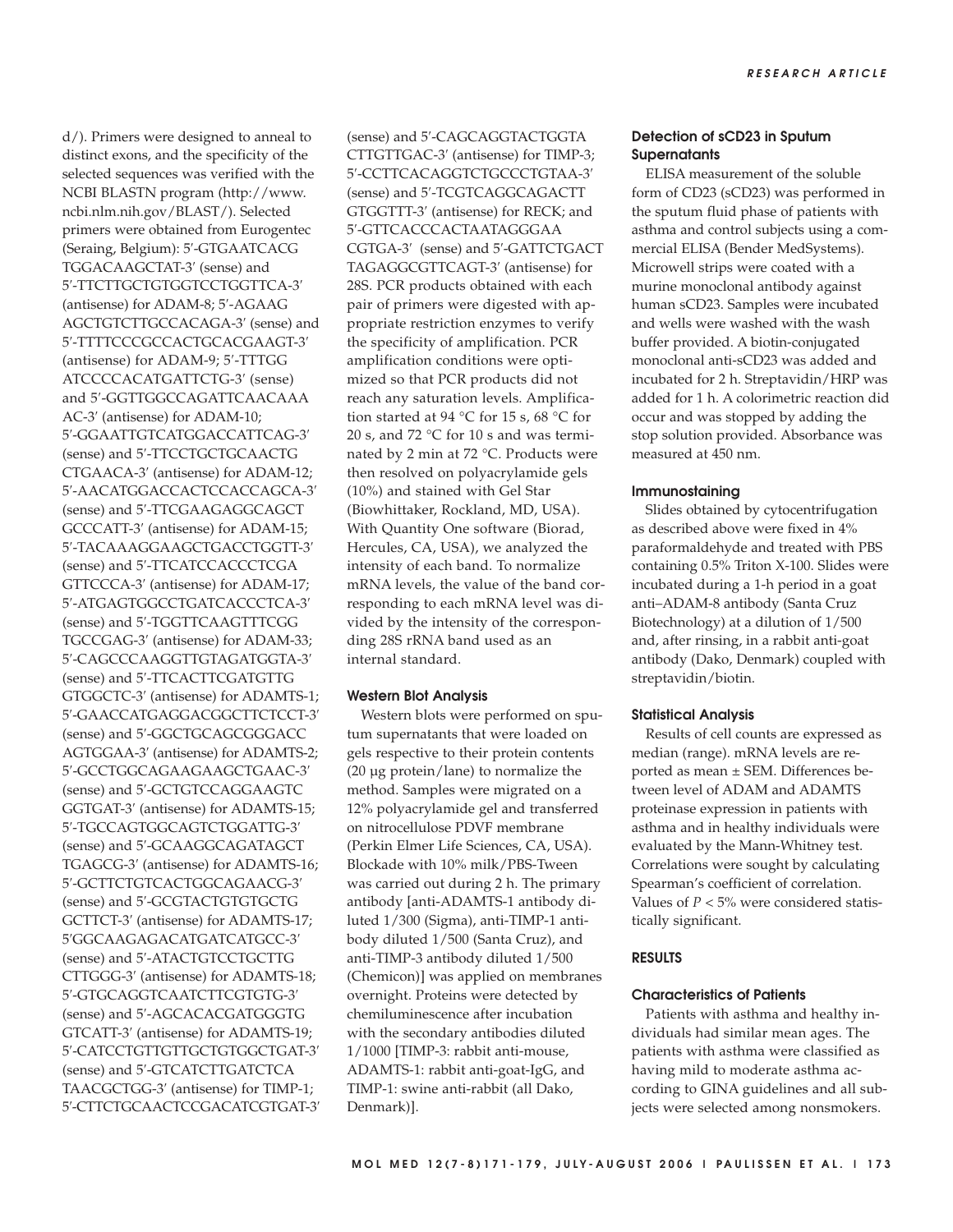|                                          | Patients with asthma                       | Control subjects |
|------------------------------------------|--------------------------------------------|------------------|
| Sputum weight, g                         | 4.35 (1.43-8.92)                           | $3(0.75-6.74)$   |
| Viability, %                             | 92 (77-100)                                | $92(71-100)$     |
| Squamous cells, %                        | $10(0-33)$                                 | $5(0-13)$        |
| Total nonsquamous cell, $\times 10^3/g$  | 1150 (260-25390)                           | 1457 (150-2180)  |
| Macrophages, %                           | 41.6 $(4-83)$ <sup>a</sup>                 | 59.8 (25-76.4)   |
| Macrophages, $\times$ 10 <sup>3</sup> /g | 550 (85-5388)                              | 761 (334-1513)   |
| Eosinophils, %                           | 5.2 $(0-67)$ <sup>a</sup>                  | $0.2(0-7.2)$     |
| Eosinophils, $\times$ 10 <sup>3</sup> /g | 59 (0-3555) <sup><math>\alpha</math></sup> | $2.1(0-94)$      |
| Neutrophils, %                           | 23.2 (1.4-80.6)                            | $17(5-55)$       |
| Neutrophils, $\times$ 10 <sup>3</sup> /g | 343 (7-20464)                              | 187 (42-1150)    |
| Lymphocytes, %                           | 1.8 $(0-5.2)^\circ$                        | $4.4(0-13)$      |
| Lymphocytes, $\times$ 10 <sup>3</sup> /g | $16(0-196)$                                | 45 (0-170)       |
| Epithelial cells, %                      | $8(1,4-48,4)$                              | $6.8(1.8-33.2)$  |
| Epithelial cells $(10^3/g)$              | 145 (25-465)                               | 131 (32-375)     |

Data are expressed as median (range).  ${}^{a}P$  < 0.05 vs. control subjects.

The mean value  $FEV<sub>1</sub>$  of patients with asthma was not significantly different from that of control subjects (Table 1). We found that 12 of 21 patients with asthma did require high or moderate doses of inhaled steroids after their initial evaluation, during which sputum was obtained.

# **Cell Counts in Induced Sputum**

Total cell numbers and cellular composition of induced sputum were compared between the groups (Table 2). As expected, eosinophil counts were higher in patients with asthma than in healthy individuals ( $P < 0.05$ ). Moreover, in patients with asthma, the percentage of macrophages and lymphocytes was reduced compared with control subjects, although these differences were not significant for absolute cell counts.

# **Semiquantitative RT-PCR**

mRNA expression levels of ADAM-8, -9, -10, -12, -15, -17, and -33, ADAMTS-1, -2, -15, -16, -17, -18, and -19, TIMP-1 and -3, and RECK were assessed by semiquantitative RT-PCR in asthma and control samples (Table 3). Levels of ADAM-8, ADAM-9, ADAM-12, TIMP-1, and TIMP-3 mRNAs were expressed in significantly higher amounts in patients with asthma than in healthy individuals

(Figure 1). In sharp contrast, mRNA transcripts for ADAMTS-1, ADAMTS-15, and RECK were significantly decreased in sputum from patients with asthma compared with control subjects (Figure 2). ADAM-10, -15, and -17 mRNAs were expressed in both patients with asthma and control subjects, with no significant difference detected between the two groups. The other ADAM and ADAMTS proteinases (ADAM-33, ADAMTS-2, -16, -17, -18, -19) were not detectable in our samples.

Patients with asthma requiring therapy with high or moderate doses of antiinflammatory agents had significantly

#### **Table 3.** mRNA levels.

|             | Patients with asthma           | Control subjects  |
|-------------|--------------------------------|-------------------|
| ADAM-8      | $0.396 \pm 0.042^{\circ}$      | $0.080 \pm 0.007$ |
| ADAM-9      | $0.677 \pm 0.018$ <sup>a</sup> | $0.617 \pm 0.013$ |
| ADAM-10     | $0.497 \pm 0.016$              | $0.547 \pm 0.015$ |
| ADAM-12     | $0.145 \pm 0.012^{\circ}$      | $0.090 \pm 0.011$ |
| ADAM-15     | $0.684 + 0.019$                | $0.637 + 0.022$   |
| ADAM-17     | $1.127 \pm 0.024$              | $1.113 \pm 0.026$ |
| ADAMTS-1    | $0.184 \pm 0.021$ <sup>o</sup> | $0.273 \pm 0.023$ |
| ADAMTS-15   | $0.188 \pm 0.025^{\circ}$      | $0.522 \pm 0.029$ |
| TIMP-1      | $0.522 \pm 0.037$ <sup>o</sup> | $0.270 \pm 0.017$ |
| TIMP-3      | $0.425 \pm 0.047$ <sup>a</sup> | $0.150 \pm 0.018$ |
| <b>RECK</b> | $0.457 \pm 0.030$ <sup>a</sup> | $0.644 \pm 0.035$ |

mRNA levels were determined in asthmatic and control samples by semiquantitative RT-PCR and normalized to 28S rRNA. Data are expressed in arbitrary units as mean  $\pm$  SEM.  $^{\circ}P$ < 0.05 vs. control subjects.

higher RECK and ADAMTS-15 expression in sputum cells compared with those who did not require a high dosage of inhaled steroids (defined as a dose of budesonide of less than 400 μg/day or a dose of fluticasone of less than 250 μg/day) ( $P < 0.05$ ). No differences were found regarding the other proteases or inhibitors assessed.

# **Western Blot Analysis**

We assessed the proteins corresponding to ADAMTS-1, TIMP-1, and TIMP-3, which are secreted mediators, in sputum fluid phase. We found detectable amounts of these molecules in most of our samples. Corroborating the results obtained by RT-PCR measurements of mRNA levels, bands corresponding to ADAMTS-1 were significantly decreased in patients with asthma compared with control subjects, and bands corresponding to TIMP-1 were increased in fluid phase from patients with asthma. TIMP-3 protein measurement in sputum fluid phase was not different between the groups (Figure 3).

# **sCD23 Detection in Sputum Supernatants**

CD23 is a substrate for ADAM-8, and we report here for the first time that levels of the cleaved form of CD23, soluble CD23 (sCD23), were significantly increased in sputum from patients with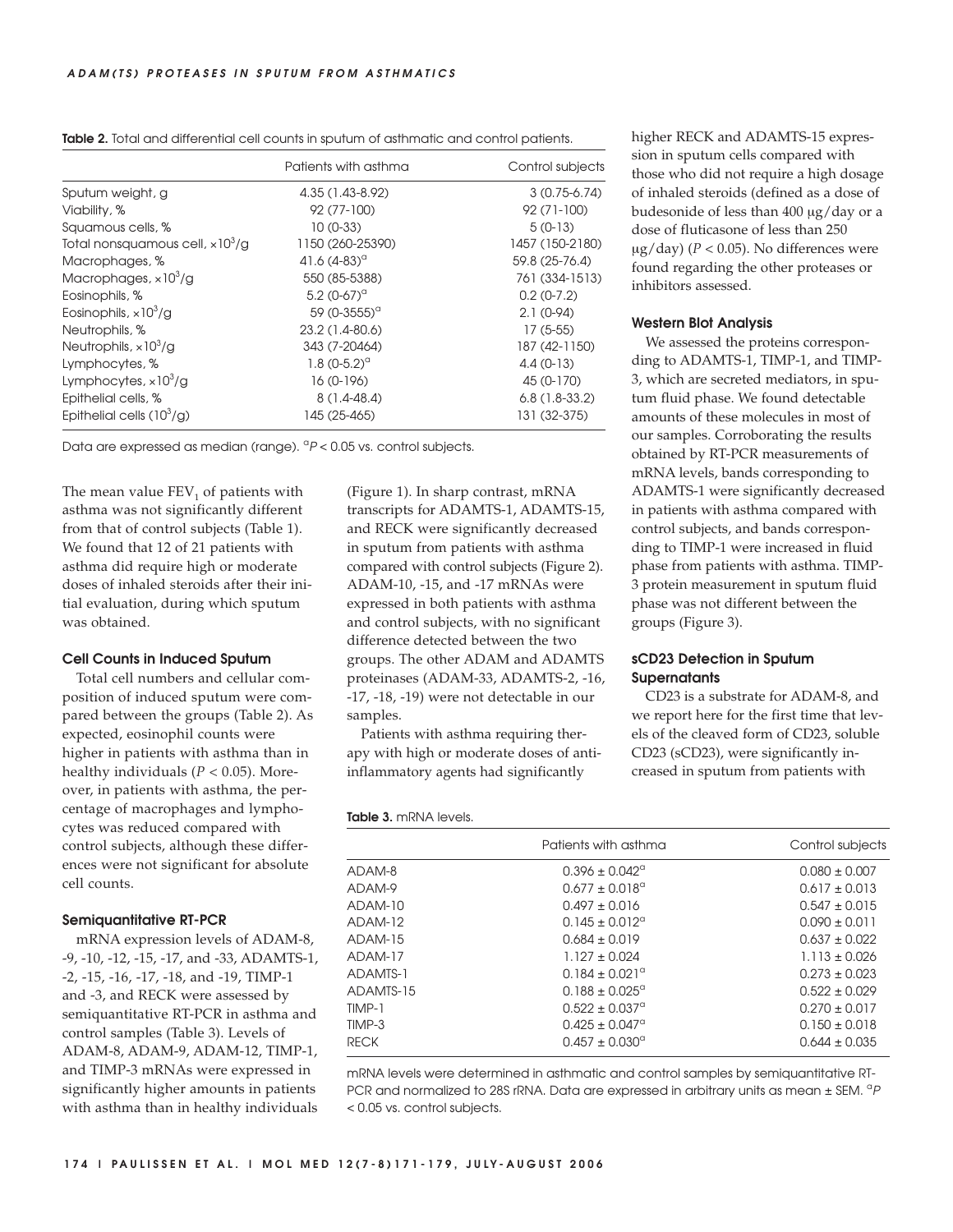

**Figure 1.** Statistical analysis of mRNA levels in sputum cells from patients with asthma measured by semiquantitative RT-PCR. Results are expressed in arbitrary units (AU) corresponding to density obtained for the band corresponding to measured mRNA further divided by the density of the band corresponding to 28S rRNA in the same sample (A-E). Representative examples of mRNA transcripts for different members of ADAM proteases and different inhibitors. Semiquantitative RT-PCR was performed on 10 ng total RNA from sputum cells (F).

asthma compared with control subjects  $(P < 0.05)$  (Figure 4).

# **Correlation of ADAM, ADAMTS, RECK, FEV<sub>1</sub>**, and Inflammation

In patients with asthma, ADAM-8 mRNA expression was negatively correlated with  $FEV_1$  ( $r = -0.57$ ,  $P = 0.007$ ), indicating that a worsened asthma phenotype was associated with ADAM-8 overexpression (Figure 5A). In sharp contrast, amounts of ADAMTS-1 and RECK

mRNA transcripts were both positively correlated with  $FEV_1$  ( $r = 0.45$  and  $P =$ 0.04, *r* = 0.55 and *P* = 0.01, respectively) (Figure 5B,C). In addition, ADAM-8 expression in sputum cells from patients with asthma was correlated with eosinophils (*r* = 0.5, *P* = 0.02) (Figure 5D) but also with neutrophils ( $r = 0.56$ ,  $P <$ 0.05). ADAMTS-1 and RECK expression was inversely correlated with sputum neutrophils (*r* = –0.57, *P* < 0.01) and eosinophils (*r* = –0.54, *P* < 0.05), respectively. TIMP-3 expression was correlated with sputum eosinophils ( $r = 0.69$ ,  $P <$ 0.001) (data not shown). Furthermore, ADAMTS-1 mRNA levels were significantly correlated with RECK mRNA levels in patients with asthma ( $r = 0.6$ ;  $P =$ 0.03) (Figure 5E).

# **ADAM-8 Immunostaining**

Because a positive correlation was found between ADAM-8 mRNA expression and eosinophil counts, anti–ADAM-8 immunohistochemistry was performed to document eventual ADAM-8 production by eosinophils. As illustrated in Figure 6, an intense staining of eosinophils was observed in sputum cells, confirming that eosinophils are able to produce ADAM-8.

# **DISCUSSION**

We describe for the first time an increase in the expression of several members of the ADAM protease family in sputum cells from patients with asthma. In sharp contrast, we also demonstrate that the expression of other members of this family is downregulated in this disease. Indeed, we found levels of expression of ADAM-8, -9, and -12, along with physiological inhibitors of many ADAMs, TIMP-1 and -3, to be overexpressed in sputum cells from patients with asthma compared with matched healthy subjects. On the contrary, ADAMTS-1, -15, and RECK expression was decreased in sputum from patients with asthma.

The enhancement of ADAM-8 expression in sputum cells from patients with asthma is in line with a recent study performed on a mouse model of asthma (17). Indeed, increased ADAM-8 expression was evidenced by in situ hybridization in the peribronchial area of animals sensitized and exposed to experimental allergens. The study demonstrated also that IL-4 and IL-13 induced an overexpression of ADAM-8, suggesting that ADAM-8 could play a major role in the interplay between Th2 cytokines and lung inflammation (17). ADAM-8 appears as a multifunctional protease.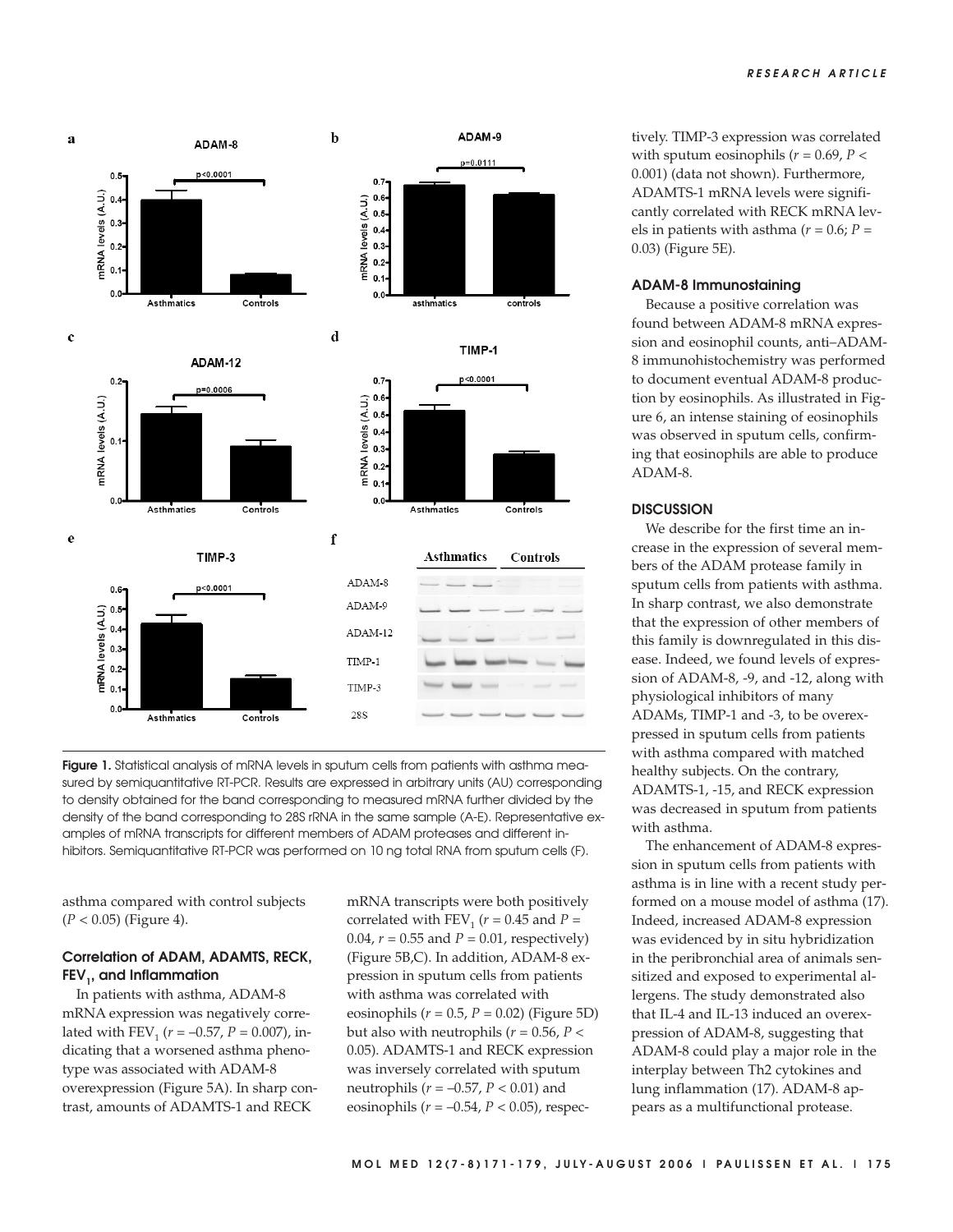

**Figure 2.** Quantitative analysis of decreased mRNA levels in cells from asthmatic sputum measured by semiquantitative RT-PCR. Results are expressed in arbitrary units (AU) and normalized with 28S values for each sample (A-C). Representative examples of semiquantitative RT-PCR for some ADAMTS proteinases and RECK realized on 10 ng total RNA from sputum cells (D).

Membrane–bound ADAM-8 cleaves the low-affinity IgE receptor (CD23), leading to the release of sCD23 (20). sCD23 could play a significant role in the control of inflammatory cascade leading to asthmatic phenotype, because sCD23 is capable of binding IgE and plays multiple non–IgErelated roles, regulating cell–cell interaction and cytokine production (21). sCD23 regulates at least the activation of monocytes and lymphocytes (21-23). sCD23 also appears to be implicated in regulatory loops leading to TNF-α, IL-1β, IL-8, and granulocyte-macrophage colonystimulating factor production (23,24). Moreover, a very recent study demonstrated that segmental allergen challenges lead to an increase of sCD23 in bronchoalveolar lavage of patients with asthma, suggesting a role for a protease such as ADAM-8 in regulatory loops attempting to control allergen-induced inflammation (25).

In our study, we report for the first time increased levels of sCD23 in sputum supernatants from patients with asthma compared with control subjects; no correlation was found between sCD23 measurements in fluid phase and ADAM-8 expression in cell pellets. This lack of correlation is to our view not sufficient to rule out a putative relationship between ADAM-8 overexpression in sputum cells and CD23 shedding. The biological significance of such a lack of correlation between a protein and mRNA expression is potentially limited by possible posttranslational modifications of the molecules and, most importantly in the present study, by the fact that ADAM-8 expression is measured in a mixture of cells (sputum pellets) that does not allow identification of the relative contributions of different cell types to ADAM-8 expression and potentially to CD23 shedding (20). ADAM-8 mRNA expression was, however, correlated with eosinophil numbers in the sputum, and eosinophils were stained with an anti–ADAM-8 antibody, suggesting that those cells could be a major source of this protease. One can thus speculate that ADAM-8 could be a part of a complex regulatory system leading to an adaptive reaction following allergen exposure. Our data do not exclude that ADAM-8 could take part in the cascade



**Figure 3.** Representative examples of Western blots obtained for secreted proteins (ADAMTS-1, TIMP-1, and TIMP-3) in the sputum fluid phase of asthmatic and healthy patients.

of pro-inflammatory mediators in asthma.

ADAM-9 mRNA levels were increased in sputum cells from patients with asthma. ADAM-9 expression was previously reported to be increased in breast and prostate carcinomas. The potential role played by ADAM-9 in inflammation could relate to its ability to bind  $α_y - β_5$  integrin, which is implicated in some inflammatory disorders (26). The potential role of ADAM-9 in asthma could also be ascribed to its potential capacity to activate TNF-α, one of the mediators most crucially implicated in asthma pathogenesis (27,28). Nevertheless, in the present study we did not raise any argument suggesting that ADAM-9 could be a prominent TNF-α activator over ADAM-17 (also



**Figure 4.** sCD23 measured by ELISA in the sputum fluid phase of patients with asthma and healthy control subjects (mean ± SEM).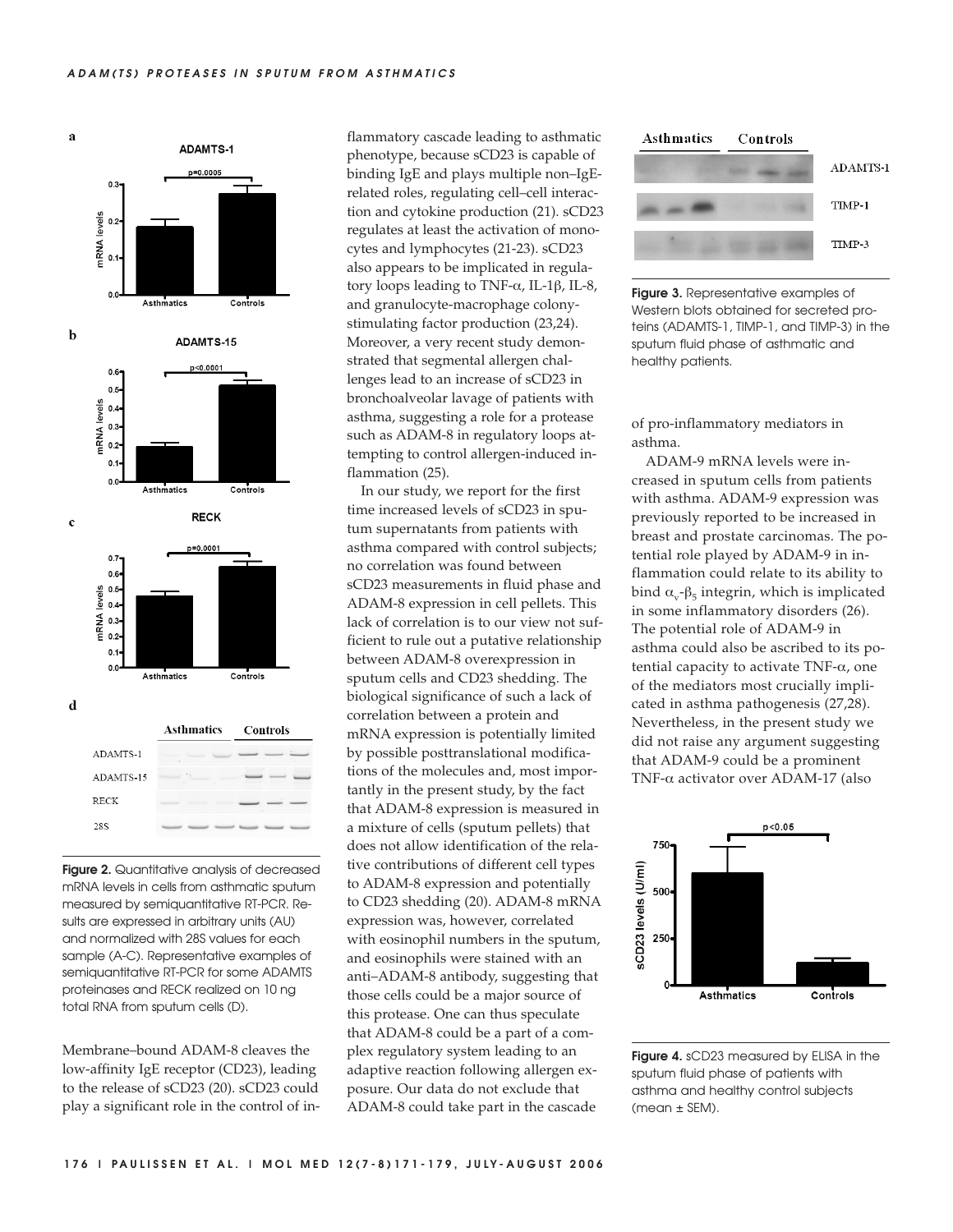

**Figure 5.** (A) Relationship between ADAM-8 mRNA levels and  $FEV<sub>1</sub>$  (%) in patients with asthma. (B) Relationship between the level of ADAMTS-1 mRNA and FEV<sub>1</sub> (%) in asthmatic population. (C) Correlation between RECK mRNA expression and FEV<sub>1</sub> (%) predicted. (D) Relationship between ADAM-8 expression and eosinophils (absolute cell counts). (E) Relationship between the ADAMTS-1 mRNA:28S RNA ratio and the RECK mRNA:28S RNA ratio.

related to TNF-α converting enzyme) or ADAM-10.

ADAM-12, which is a protease widely expressed by cancer cells (29), was overexpressed in cells issued from asthmatic sputum. This study is the first report of a potential implication of ADAM-12 in an inflammatory process in humans. The only other report about an increased expression of ADAM-12 in inflammation came from a study of a murine model of encephalomyelitis (30). ADAM-12 could contribute to the regulation of inflammation through modulation of cell–cell interactions by its ability to bind integrin  $\alpha_{9}$ - $\beta_{1}$ , which is able to bind specific extracellular matrix components such as tenascin or fibronectin (31).

Although ADAM-33 has recently been reported as an asthma-associated gene, we were not able to detect the expression of this protease in sputum. This finding is expected because ADAM-33 is expressed mainly in mesenchymal cells (fibroblasts, smooth muscle cells, etc.)

but not in the inflammatory cells and bronchial epithelial cells found in sputum (16,32). Nevertheless, some authors have very recently reported that amounts of ADAM-33 protein in bronchoalveolar lavage from patients with asthma are correlated with lung function loss, suggesting that soluble ADAM-33 (which is not explored in the present study) could play a role in the modulation of airway caliber in asthma (33).

Of great interest is the significant decrease in ADAMTS-1 levels detected at the mRNA level in the sputum cells of patients with asthma and at the protein level in sputum supernatants from patients with asthma. ADAMTS-1 is a secreted protease activated by furin cleavage of its prodomain in the secretory pathway (34). ADAMTS-1 probably exerts many functions, because it was reported to inhibit angiogenesis by sequestration of VEGF, to be overexpressed in wounded skin, and to degrade cartilage components (6,35). Moreover, ADAMTS-1 could play a crucial role in inflammatory processes, because its production is greatly enhanced by some pro-inflammatory mediators such as LPS in vitro (10). ADAMTS-1 could play a potential role in the cascade of events leading to bronchial remodeling in asthma. Indeed, fibroblast growth factor (FGF)-2 was reported as a potentially important mediator in the pathogenesis of subepithelial fibrosis, because it was detected in higher amounts in the subepithelial area from humans with asthma (36). FGF-2 bioactivity appears to be controlled by ADAMTS-1, and high amounts of this protease inhibit FGF-2 by forming



**Figure 6.** Immunostaining of sputum cells using an anti–ADAM-8 antibody. Left panel shows a representative example of a sputum cytospin incubated with the anti–ADAM-8. Right panel shows an analogous sample, incubated with a nonimmune control antibody.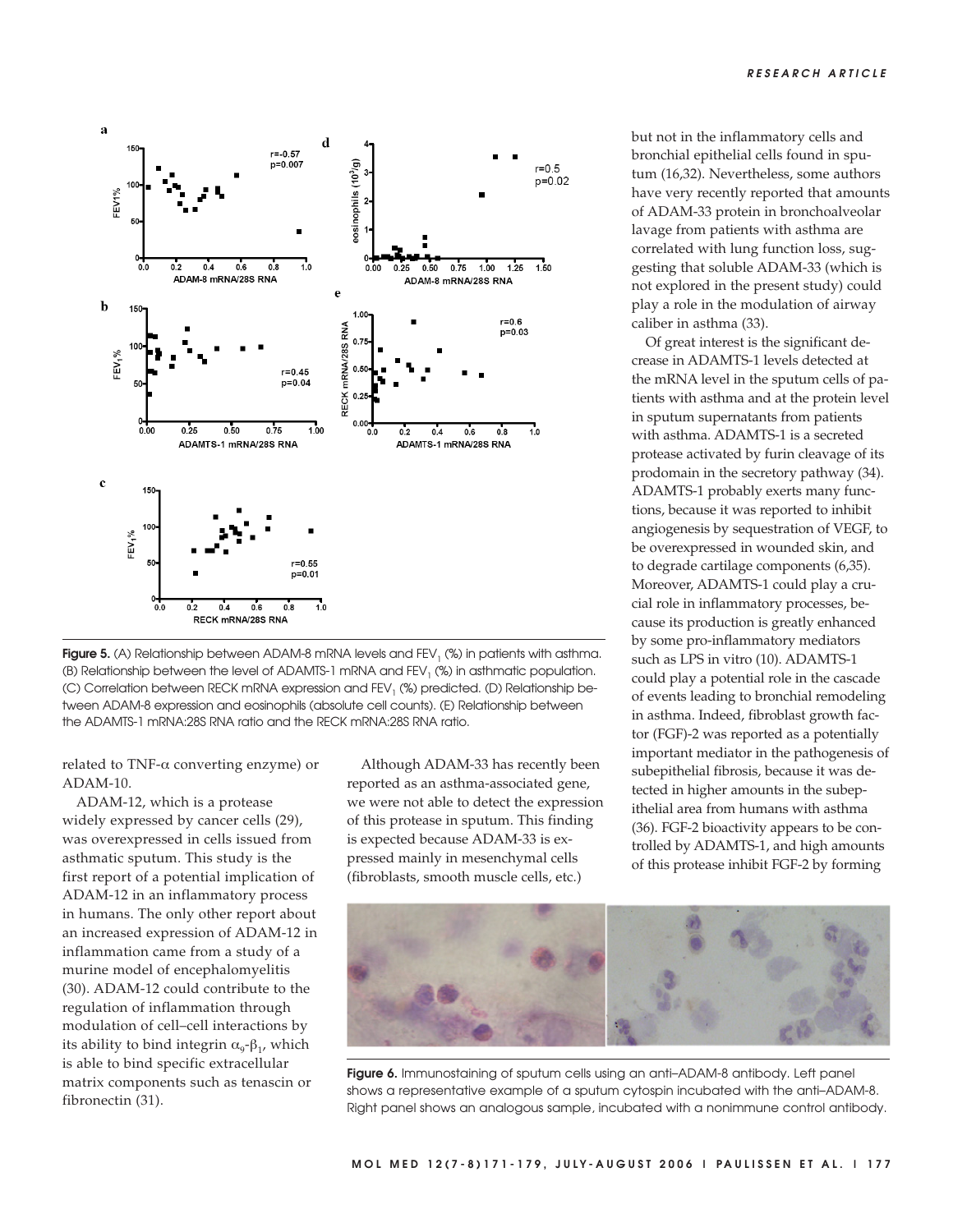complexes and subsequently inhibit its fibrogenic activity (35). In patients with asthma, one can hypothesize that low levels of ADAMTS-1 in bronchial walls would lead to unrepressed FGF-2 stimulation of fibroblast activity and production of extracellular matrix and, in the end, bronchial remodeling. A potential implication of ADAMTS-1 in the inhibition of bronchial remodeling by modulations of the extracellular matrix production is also suggested by the positive correlation found in the present study between ADAMTS-1 mRNA expression and  $FEV<sub>1</sub>$ . This correlation reinforces the hypothesis of a protective effect of ADAMTS-1 against extracellular matrix changes in the bronchial walls.

We describe here that ADAMTS-15 mRNA expression was decreased in sputum cells from patients with asthma. ADAMTS-15 was first described as an aggrecanase displaying the ability to degrade collagen II (6). Interestingly, in line with our findings, levels of ADAMTS-15 mRNA were decreased in osteoarthritis compared with normal joints (37). Our results suggest a role for ADAMTS-15 in asthma-related inflammation, and one can thus speculate that a substrate other than collagen II could exist for ADAMTS-15.

We assessed the expression and production of TIMP-1 and -3 because those two proteins have been reported as strong inhibitors of many members of the ADAM and ADAMTS proteases family, whereas TIMP-2 and -4 did not display such an activity (38). TIMP-1 levels were increased in the sputum from patients with asthma at the mRNA and protein levels. This finding has already been described previously (12). The attention was drawn on TIMP-1 because of its role in MMP, and particularly MMP-9, inhibition. It appears now that the situation is much more complex and that this molecule could establish links between MMPs and ADAM-ADAMTS systems. Moreover, TIMP-1 can bind some pro- and activated forms of MMPs, being responsible for the fine tuning of MMP activity. To date, no such mechanisms have been described for ADAMs, but TIMP-1 and TIMP-3 could

be responsible for ADAM-ADAMTS modulation. We describe here for the first time that TIMP-3 expression was increased in sputum cells from patients with asthma. This suggests that TIMP-3 could be implicated in the cascade of events leading to the asthmatic phenotype. TIMP-3 appears generally as an extracellular matrix–bound protein, and our results clearly indicate that it is produced by immune and inflammatory cells and that its production is not restricted to cells embedded in the extracellular matrix. We did not assess ADAM:TIMP or ADAMTS: TIMP ratios, suggested in some published papers as being indicative of the "net" MMP activity, because it appears now that those inhibitors are capable of restraining the activity of dozens of proteases. In this context, the biological and pathological significance of such a ratio between one TIMP and one ADAM or ADAMTS is questionable.

Another novelty of this work is the report that RECK, a membrane-bound MMP inhibitor, was found to be downregulated in the sputum cells from patients with asthma. The known roles of RECK are the inhibition of MMP-2, -9, and -14 (39,40) and a possible role in cancer development, because it was reported to inhibit both angiogenesis and metastasis progression (7,40). Our results suggest that RECK is expressed at the surface of cells contained in the bronchial lumen (mainly inflammatory cells) and could play a role in the control of inflammation. RECK levels were correlated with the expression of ADAMTS-1 and  $FEV<sub>1</sub>$  in our study. This suggests a protective role for that antiprotease against the impaired airway caliber.

In this study, we assessed by Western blot the amounts of secreted mediators (ADAMTS-1, TIMP-1, TIMP-3) in the sputum fluid phase, whereas membranebound mediators (ADAM-8, ADAM-9, ADAM-12, ADAM-15, ADAM-17, and RECK) have been explored exclusively by mRNA assessment.

As we designed this study as a proofof-concept to demonstrate the interest of studying ADAM/ADAMTS in asthma,

we used a technique that refers to the expression of mediators by a pool of different cells contained in the induced sputum (see Table 2). Some incomplete information is available from the literature on the respective production of cells present in the bronchial tree. For instance, ADAM-8 is reported to be expressed in polymorphonuclear cells, monocyte-macrophages, and stimulated epithelial cells (17,20); ADAM-12 is faintly expressed by normal bronchial epithelial cells (29); ADAM-17 is expressed by bronchial epithelial cells (41); RECK is present at the surface of macrophages (42); and TIMP-1 is produced by neutrophils, macrophages, epithelial cells, and lymphocytes (43-45).

Together, our results show that members of the ADAM and ADAMTS families are modulated in sputum from patients with asthma and, due to their varied potentialities, could play a role in the control of inflammation, airway remodeling, and bronchoconstriction. Our study implicates some ADAMs and ADAMTSs, modulation of which was not reported previously by other techniques. Further studies using animal models are required to confirm the implication and the precise role of those molecules in the pathogenesis of asthma and to validate putative new therapeutic targets.

#### **ACKNOWLEDGMENTS**

We thank Fabienne Perin, Monique Henket, Laure Volders, Fabrice Olivier, and Jocelyne Sele for technical assistance. This work was supported by grants from the Communauté française de Belgique (Actions de Recherches Concertées), the Fonds de la Recherche Scientifique Médicale, the Fonds National de la Recherche Scientifique (FNRS, Belgium), the Fonds spéciaux de la Recherche (University of Liège), the Fortis Banque Assurances, the Fondation Léon Fredericq (University of Liège), the DGTRE from the "Région Wallonne," the Fonds Social Européen (FSE), the Fonds d'Investissements de la Recherche Scientifique (FIRS, CHU, Liège, Belgium), the Interuniversity Attraction Poles Programme–Belgian Science Policy